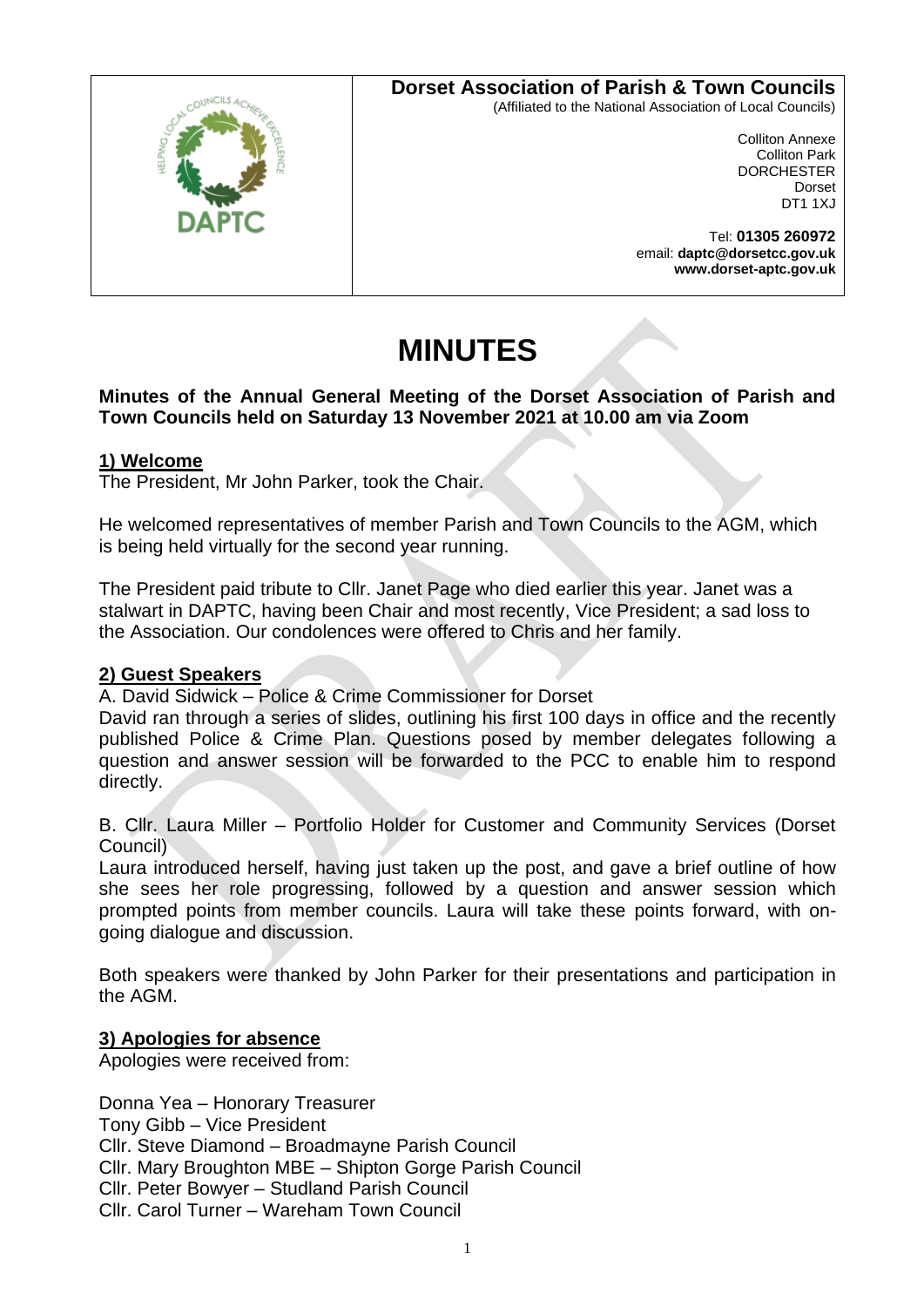Affpuddle & Turnerspuddle Parish Council Iwerne Courtney Parish Council Leigh Parish Council Winterborne Whitechurch Parish Council Worth Matravers Parish Council

# **4) To elect Honorary Officers**

#### **a. President**

The chair was handed over to Cllr. Jill Crouch, DAPTC Chair, as Mr John Parker is standing for re-election. No further nominations were received. An electronic poll was completed – and confirmed - for the four honorary positions en bloc. Mr John Parker to continue as President - **CARRIED**

#### b. **Vice-President**

Vice-President Mr Tony Gibb is standing for re-election. No further nominations were received.

Mr Tony Gibb to continue as Vice-President – **CARRIED**

#### c. **Treasurer**

Ms Donna Yea is standing for re-election. No further nominations were received. Ms Donna Yea to continue as Honorary Treasurer – **CARRIED**

#### d. **Auditor**

Mr Andrew Notley is standing for re-election. No further nominations were received.

Mr Andrew Notley to continue as Honorary Auditor – **CARRIED**

The DAPTC Chair handed the chair back to the President.

## **5) Approval of minutes for the 2020 Annual General Meeting.**

The minutes of the previous meeting held on Saturday 14 November 2020, available on the DAPTC website prior to the AGM, were accepted as a true record of the meeting.

An electronic poll was completed and confirmed - **APPROVED**

## **6) To receive and approve the Annual Report including the Treasurer's Report and Audited Accounts for the year ending 31st March 2021**

The Annual Report was available on the DAPTC website prior to the AGM.

In the Honorary Treasurer's absence, the DAPTC Chief Executive presented an outline from the Annual Report and made a brief statement in relation to the Accounts.

The Audited Accounts for the year ending 31<sup>st</sup> March 2020 were available on the DAPTC website prior to the AGM.

All reports were voted on via an electronic poll – this was completed, and results confirmed. **APPROVED**

Cllr. Lindsey Dedden requested that a vote of thanks was minuted for the work done by Neil Wedge, Debbie Hollings, Lisa Cooper and Donna Yea over the last year with the finances, keeping the Association running and providing timely and excellent advice to the membership.